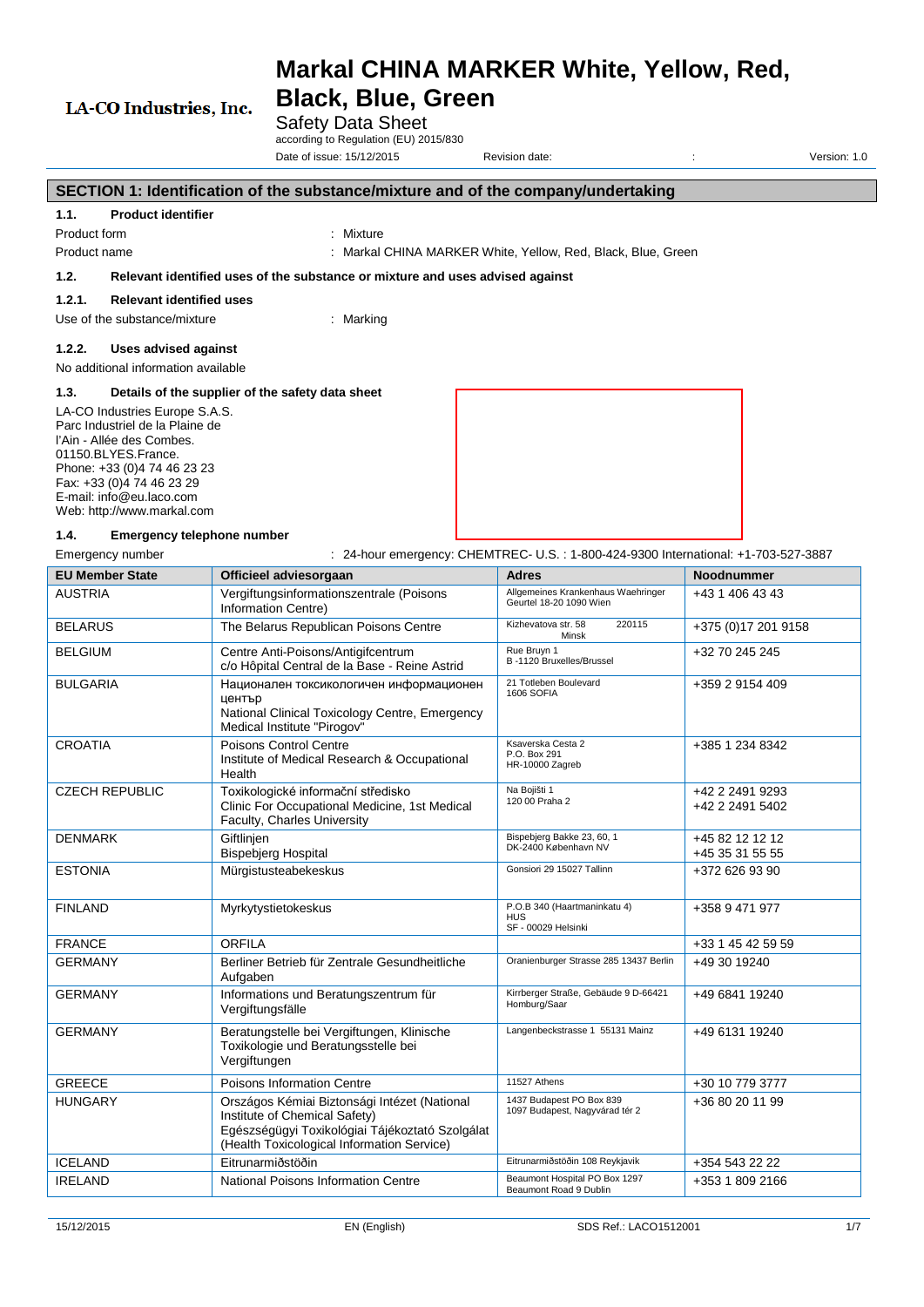# Safety Data Sheet

according to Regulation (EU) 2015/830

| LATVIA             | Valsts Toksikoloģijas centra Saindēšanās un<br>zāļu informācijas centrs                                                                                                  | 2 Hipocrate Street LV 1038 Riga                                      | +371 67 04 24 73                                               |
|--------------------|--------------------------------------------------------------------------------------------------------------------------------------------------------------------------|----------------------------------------------------------------------|----------------------------------------------------------------|
| <b>LITHUANIA</b>   | Apsinuodijimų kontrolės ir informacijos biuras                                                                                                                           | Siltnamiu 29 2043 Vilnius                                            | +370 5 236 20 52/+370 687<br>53 378                            |
| <b>MALTA</b>       | Medicines & Poisons Info Office                                                                                                                                          | Mater Dei Hospital, Msida MSD 2090<br>Malta                          | 25450000                                                       |
| <b>NETHERLANDS</b> | Nationaal Vergiftigingen Informatie Centrum<br>National Institute for Public Health and the<br>Environment, NB this service is only available to<br>health professionals | Huispostnummer B.00.118, PO Box<br>85500<br>3508 GA Utrecht          | +31 30 274 88 88                                               |
| <b>PORTUGAL</b>    | Centro de Informação Antivenenos<br>Instituto Nacional de Emergência Médica (INEM)                                                                                       | Rua Almirante Barroso, 36<br>1000-013 Lisboa                         | 808 250 143 (for use only in<br>Portugal),<br>+351 21 330 3284 |
| <b>ROMANIA</b>     | Biroul pentru Regulamentul Sanitar International<br>si Informare Toxicologica                                                                                            | Str. Dr. Leonte Anastasievici Nr.1-3,<br>Sector 5<br>50463 Bucuresti | +40 21 318 36 06                                               |
| <b>SLOVAKIA</b>    | Národné toxikologické informačné centrum<br>University Hospital Bratislava                                                                                               | Limbová 5<br>833 05 Bratislava                                       | +421 2 54 77 4 166                                             |
| <b>SPAIN</b>       | Servicio de Información Toxicológica<br>Instituto Nacional de Toxicología, Departamento<br>de Madrid                                                                     | Calle Luis Cabrera 9<br>E-28002 Madrid                               | +34 91 562 04 20                                               |
| <b>SWEDEN</b>      | Giftinformationscentralen<br>Swedish Poisons Information Centre, Karolinska<br>Hospital                                                                                  | Box 60 500<br>SE-171 76 Stockholm                                    | +46 8 33 12 31<br>(International) 112 (National)               |
| <b>SWITZERLAND</b> | Centre Suisse d'Information Toxicologique                                                                                                                                | Freiestrasse 16 Postfach CH-8028<br>Zurich                           | +41 44 251 51 51<br>(International) 145 (National)             |

# **SECTION 2: Hazards identification**

# **2.1. Classification of the substance or mixture**

# **Classification according to Regulation (EC) No. 1272/2008 [CLP]**

Not classified

### **Adverse physicochemical, human health and environmental effects**

No additional information available

## **2.2. Label elements**

### **Labelling according to Regulation (EC) No. 1272/2008 [CLP]**

EUH-statements : EUH210 - Safety data sheet available on request

## **2.3. Other hazards**

PBT: not yet assessed

vPvB: not yet assessed

# **SECTION 3: Composition/information on ingredients**

#### **3.1. Substance**

Not applicable

### **3.2. Mixture**

| <b>Name</b>                          | <b>Product identifier</b>                | $\frac{0}{0}$ | <b>Classification according to</b><br>Regulation (EC) No. 1272/2008 [CLP] |
|--------------------------------------|------------------------------------------|---------------|---------------------------------------------------------------------------|
| Paraffin waxes and Hydrocarbon waxes | (CAS No) 8002-74-2<br>(EC no) 232-315-6  | $70 - 90$     | Not classified                                                            |
| Carbon black                         | (CAS No) 1333-86-4<br>(EC no) 215-609-9  | $0 - 10$      | Carc. 2, H351 (bound)                                                     |
| titanium dioxide                     | (CAS No) 13463-67-7<br>(EC no) 236-675-5 | $0 - 10$      | Not classified                                                            |

Full text of H-statements: see section 16

| <b>SECTION 4: First aid measures</b>                                |                               |                                                                    |     |  |
|---------------------------------------------------------------------|-------------------------------|--------------------------------------------------------------------|-----|--|
| Description of first aid measures<br>4.1.                           |                               |                                                                    |     |  |
| First-aid measures general                                          | No special measures required. |                                                                    |     |  |
| First-aid measures after inhalation                                 |                               | : Remove person to fresh air and keep comfortable for breathing.   |     |  |
| First-aid measures after skin contact                               |                               | : Gently wash with plenty of soap and water.                       |     |  |
| First-aid measures after eye contact                                |                               | : In case of contact, immediately flush eyes with plenty of water. |     |  |
| First-aid measures after ingestion                                  |                               | : Call a POISON CENTER or doctor/physician if you feel unwell.     |     |  |
| Most important symptoms and effects, both acute and delayed<br>4.2. |                               |                                                                    |     |  |
| Symptoms/injuries                                                   | : None known.                 |                                                                    |     |  |
| 15/12/2015                                                          | EN (English)                  | SDS Ref.: LACO1512001                                              | 2/7 |  |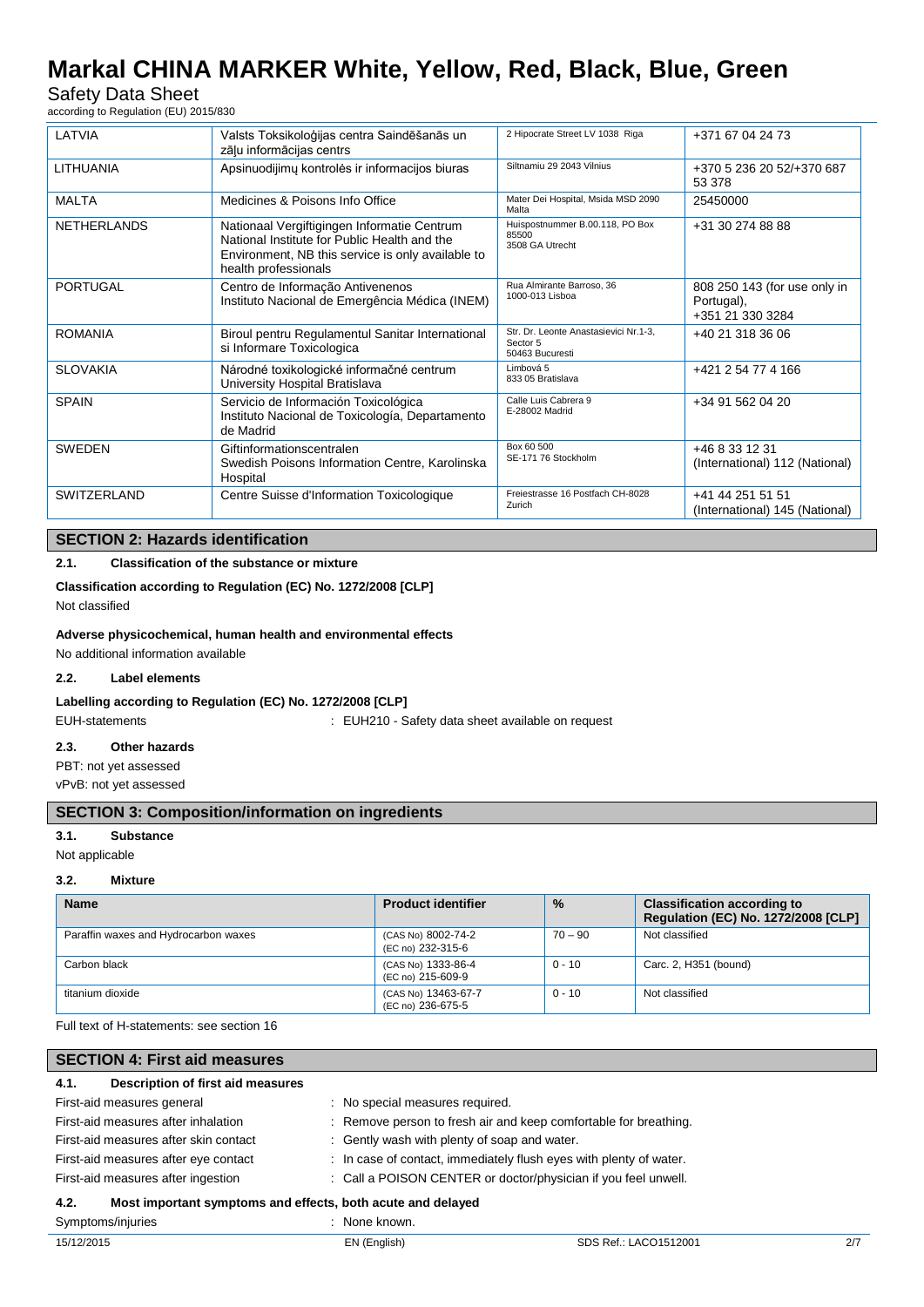Safety Data Sheet

| according to Regulation (EU) 2015/830                                        |                                                                                                                                                |                                                                                                   |  |  |  |
|------------------------------------------------------------------------------|------------------------------------------------------------------------------------------------------------------------------------------------|---------------------------------------------------------------------------------------------------|--|--|--|
| 4.3.<br>Treat symptomatically.                                               | Indication of any immediate medical attention and special treatment needed                                                                     |                                                                                                   |  |  |  |
| <b>SECTION 5: Firefighting measures</b>                                      |                                                                                                                                                |                                                                                                   |  |  |  |
| 5.1.<br>Suitable extinguishing media<br>Unsuitable extinguishing media       | <b>Extinguishing media</b><br>: Use extinguishing media appropriate for surrounding fire.<br>: None known.                                     |                                                                                                   |  |  |  |
| 5.2.                                                                         | Special hazards arising from the substance or mixture                                                                                          |                                                                                                   |  |  |  |
| Fire hazard                                                                  | : No particular fire or explosion hazard.                                                                                                      |                                                                                                   |  |  |  |
| 5.3.<br><b>Advice for firefighters</b>                                       |                                                                                                                                                |                                                                                                   |  |  |  |
| Firefighting instructions                                                    | : Keep upwind.                                                                                                                                 |                                                                                                   |  |  |  |
| Protection during firefighting                                               |                                                                                                                                                | : Wear a self contained breathing apparatus. Wear fire/flame resistant/retardant clothing. EN469. |  |  |  |
| <b>SECTION 6: Accidental release measures</b>                                |                                                                                                                                                |                                                                                                   |  |  |  |
| 6.1.                                                                         | Personal precautions, protective equipment and emergency procedures                                                                            |                                                                                                   |  |  |  |
| General measures                                                             | : This product is not hazardous.                                                                                                               |                                                                                                   |  |  |  |
| 6.1.1.<br>For non-emergency personnel<br>No additional information available |                                                                                                                                                |                                                                                                   |  |  |  |
| 6.1.2.<br>For emergency responders                                           |                                                                                                                                                |                                                                                                   |  |  |  |
| No additional information available                                          |                                                                                                                                                |                                                                                                   |  |  |  |
| 6.2.<br><b>Environmental precautions</b>                                     |                                                                                                                                                |                                                                                                   |  |  |  |
|                                                                              | Contains no substances known to be hazardous to the environment.                                                                               |                                                                                                   |  |  |  |
| 6.3.                                                                         | Methods and material for containment and cleaning up                                                                                           |                                                                                                   |  |  |  |
| For containment                                                              | : Contain and collect as any solid.                                                                                                            |                                                                                                   |  |  |  |
| 6.4.<br>Reference to other sections                                          |                                                                                                                                                |                                                                                                   |  |  |  |
| Section 7: safe handling.                                                    |                                                                                                                                                |                                                                                                   |  |  |  |
| <b>SECTION 7: Handling and storage</b>                                       |                                                                                                                                                |                                                                                                   |  |  |  |
| 7.1.<br>Precautions for safe handling                                        |                                                                                                                                                |                                                                                                   |  |  |  |
| Precautions for safe handling                                                | : Avoid contact with skin, eyes and clothing.                                                                                                  |                                                                                                   |  |  |  |
|                                                                              | : Wash hands and other exposed areas with mild soap and water before eating, drinking or<br>Hygiene measures<br>smoking and when leaving work. |                                                                                                   |  |  |  |
| 7.2.                                                                         | Conditions for safe storage, including any incompatibilities                                                                                   |                                                                                                   |  |  |  |
| Storage area                                                                 | Store in dry, cool, well-ventilated area.                                                                                                      |                                                                                                   |  |  |  |
| 7.3.                                                                         | Specific end use(s)                                                                                                                            |                                                                                                   |  |  |  |
| Marking.                                                                     |                                                                                                                                                |                                                                                                   |  |  |  |
|                                                                              | <b>SECTION 8: Exposure controls/personal protection</b>                                                                                        |                                                                                                   |  |  |  |
| 8.1.<br><b>Control parameters</b>                                            |                                                                                                                                                |                                                                                                   |  |  |  |
| Carbon black (1333-86-4)                                                     |                                                                                                                                                |                                                                                                   |  |  |  |
| Belgium                                                                      | Limit value (mg/m <sup>3</sup> )                                                                                                               | $3.5 \text{ mg/m}^3$                                                                              |  |  |  |
| Denmark                                                                      | Grænseværdie (langvarig) (mg/m <sup>3</sup> )                                                                                                  | $3.5 \text{ mg/m}^3$                                                                              |  |  |  |
| Denmark                                                                      | Anmærkninger (DK)                                                                                                                              | K                                                                                                 |  |  |  |
| Finland                                                                      | HTP-arvo (8h) (mg/m <sup>3</sup> )                                                                                                             | $3.5 \text{ mg/m}^3$                                                                              |  |  |  |
| Finland                                                                      | HTP-arvo (15 min)                                                                                                                              | $7 \text{ mg/m}^3$                                                                                |  |  |  |
| France                                                                       | $VME$ (mg/m <sup>3</sup> )                                                                                                                     | $3.5 \text{ mg/m}^3$                                                                              |  |  |  |
| Ireland                                                                      | OEL (8 hours ref) (mg/m <sup>3</sup> )                                                                                                         | $3.5 \text{ mg/m}^3$                                                                              |  |  |  |
| Ireland                                                                      | OEL (15 min ref) (mg/m3)<br>$7 \text{ mg/m}^3$                                                                                                 |                                                                                                   |  |  |  |
| Spain                                                                        | VLA-ED (mg/m <sup>3</sup> )                                                                                                                    | $3.5 \text{ mg/m}^3$                                                                              |  |  |  |
| Sweden                                                                       | nivågränsvärde (NVG) (mg/m <sup>3</sup> )                                                                                                      | $3$ mg/m $3$                                                                                      |  |  |  |

United Kingdom WEL STEL (mg/m<sup>3</sup>)

United Kingdom Local name Local name Carbon black United Kingdom WEL TWA (mg/m<sup>3</sup>) 3.5 mg/m<sup>3</sup><br>United Kingdom WEL STEL (mg/m<sup>3</sup>) 7 mg/m<sup>3</sup>

Norway Grenseverdier (AN) (mg/m<sup>3</sup>) 3.5 mg/m<sup>3</sup>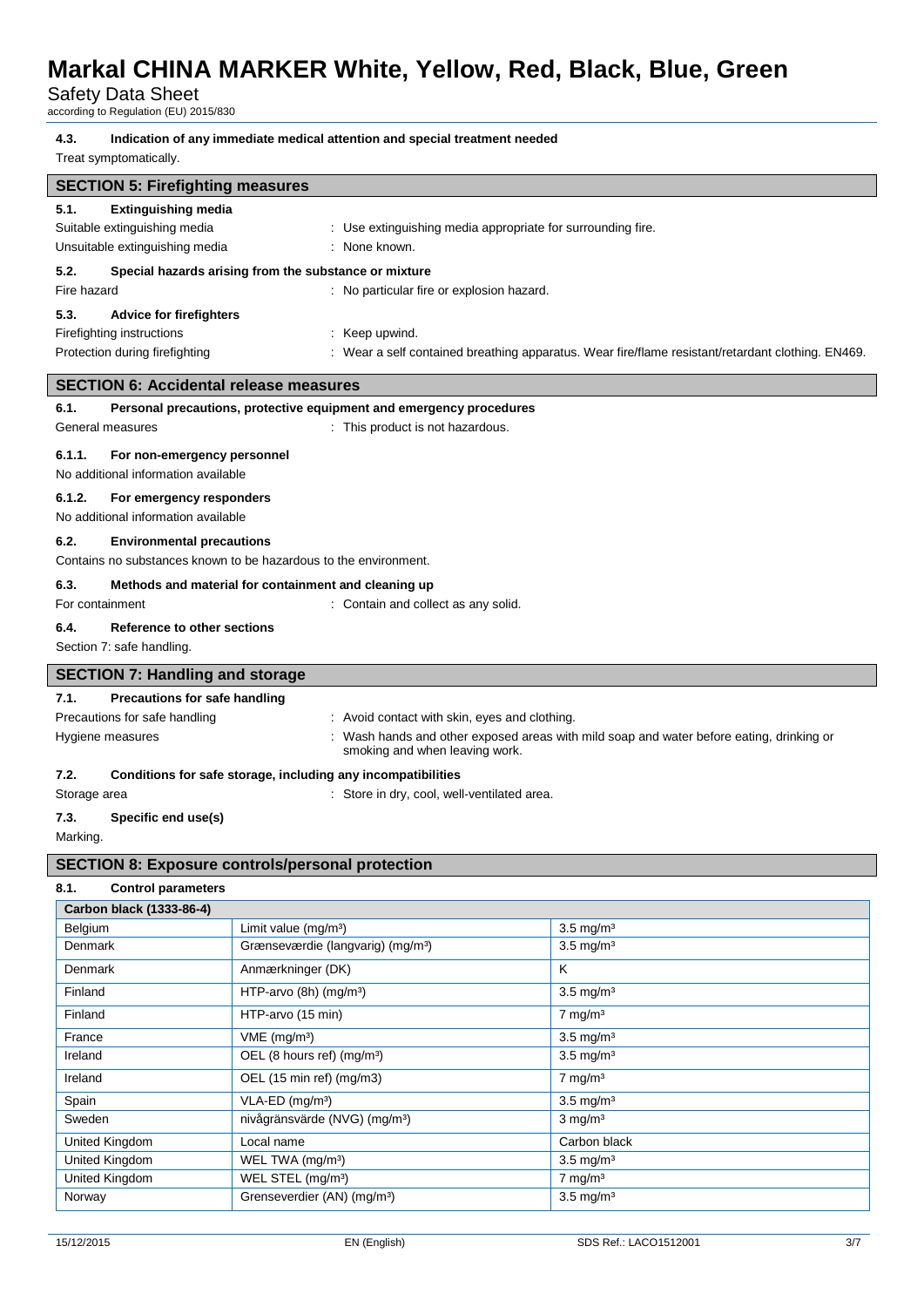Safety Data Sheet

according to Regulation (EU) 2015/830

| titanium dioxide (13463-67-7)                    |                                               |                                                                                  |  |  |
|--------------------------------------------------|-----------------------------------------------|----------------------------------------------------------------------------------|--|--|
| Belgium                                          | Remark (BE)                                   | (dioxyde de)                                                                     |  |  |
| Denmark                                          | Grænseværdie (kortvarig) (mg/m <sup>3</sup> ) | $12 \text{ mg/m}^3$                                                              |  |  |
| France                                           | Note (FR)                                     | inhalable aerosol                                                                |  |  |
| Ireland                                          | OEL (8 hours ref) (mg/m <sup>3</sup> )        | 10 mg/m <sup>3</sup> total inhalable dust<br>4 mg/m <sup>3</sup> respirable dust |  |  |
| Slovakia                                         | NPHV (priemerná) (mg/m <sup>3</sup> )         | $5 \text{ mg/m}^3$                                                               |  |  |
| Spain                                            | VLA-ED (mg/m <sup>3</sup> )                   | $10 \text{ mg/m}^3$                                                              |  |  |
| Spain                                            | <b>Notes</b>                                  | inhalable aerosol                                                                |  |  |
| Sweden                                           | nivågränsvärde (NVG) (mg/m <sup>3</sup> )     | $5 \text{ mg/m}^3$                                                               |  |  |
| Sweden                                           | Anmärkning (SE)                               | total dust, 1                                                                    |  |  |
| United Kingdom                                   | WEL TWA (mg/m <sup>3</sup> )                  | 10 mg/m <sup>3</sup> inhalable aerosol<br>4 mg/m <sup>3</sup> respirable aerosol |  |  |
| Switzerland                                      | Remark (CH)                                   | (respirable aerosol)                                                             |  |  |
| Paraffin waxes and Hydrocarbon waxes (8002-74-2) |                                               |                                                                                  |  |  |
| Belgium                                          | Limit value (mg/m <sup>3</sup> )              | $2 \text{ mg/m}^3$                                                               |  |  |
| Belgium                                          | Remark (BE)                                   | (cire de) (fumées)                                                               |  |  |
| Denmark                                          | Grænseværdie (langvarig) (mg/m <sup>3</sup> ) | $2$ mg/m <sup>3</sup>                                                            |  |  |
| Finland                                          | HTP-arvo $(8h)$ (mg/m <sup>3</sup> )          | 1 mg/ $m3$                                                                       |  |  |
| France                                           | $VME$ (mg/m <sup>3</sup> )                    | $2$ mg/m <sup>3</sup>                                                            |  |  |
| Ireland                                          | OEL (8 hours ref) (mg/m <sup>3</sup> )        | $2$ mg/m <sup>3</sup>                                                            |  |  |
| Ireland                                          | OEL (15 min ref) (mg/m3)                      | $6$ mg/m <sup>3</sup>                                                            |  |  |
| Poland                                           | NDS (mg/m <sup>3</sup> )                      | $2 \text{ mg/m}^3$                                                               |  |  |
| Poland                                           | Remark (PL)                                   | dymy                                                                             |  |  |
| Slovakia                                         | NPHV (priemerná) (mg/m <sup>3</sup> )         | $2 \text{ mg/m}^3$                                                               |  |  |
| Spain                                            | VLA-ED (mg/m <sup>3</sup> )                   | $2$ mg/m <sup>3</sup>                                                            |  |  |
| United Kingdom                                   | WEL TWA (mg/m <sup>3</sup> )                  | $2$ mg/m <sup>3</sup>                                                            |  |  |
| United Kingdom                                   | WEL STEL (mg/m <sup>3</sup> )                 | $6$ mg/m <sup>3</sup>                                                            |  |  |
| United Kingdom                                   | Remark (WEL)                                  | (fume)                                                                           |  |  |
| Norway                                           | Grenseverdier (AN) (mg/m <sup>3</sup> )       | $2 \text{ mg/m}^3$                                                               |  |  |
| Switzerland                                      | $VME$ (mg/m <sup>3</sup> )                    | $2$ mg/m <sup>3</sup>                                                            |  |  |
| Switzerland                                      | Remark (CH)                                   | (alveolengängiger Staub)                                                         |  |  |

## **8.2. Exposure controls**

| Appropriate engineering controls | : None known.            |
|----------------------------------|--------------------------|
| Hand protection                  | : None under normal use. |
| Eye protection                   | : None under normal use. |
| Respiratory protection           | : None under normal use. |

# **SECTION 9: Physical and chemical properties**

| Information on basic physical and chemical properties<br>9.1. |  |                               |  |
|---------------------------------------------------------------|--|-------------------------------|--|
| Physical state                                                |  | : Solid                       |  |
| Appearance                                                    |  | : A solid crayon-like marker. |  |
| Colour                                                        |  | : Variable.                   |  |
| Odour                                                         |  | : odourless.                  |  |
| Odour threshold                                               |  | : No data available           |  |
| рH                                                            |  | : No data available           |  |
| Relative evaporation rate (butyl acetate=1)                   |  | : No data available           |  |
| Melting point                                                 |  | : No data available           |  |
| Freezing point                                                |  | : No data available           |  |
| Boiling point                                                 |  | : No data available           |  |
| Flash point                                                   |  | : No data available           |  |
| Auto-ignition temperature                                     |  | : No data available           |  |
| Decomposition temperature                                     |  | : No data available           |  |
| : No data available<br>Flammability (solid, gas)              |  |                               |  |
| Vapour pressure                                               |  | : No data available           |  |
|                                                               |  |                               |  |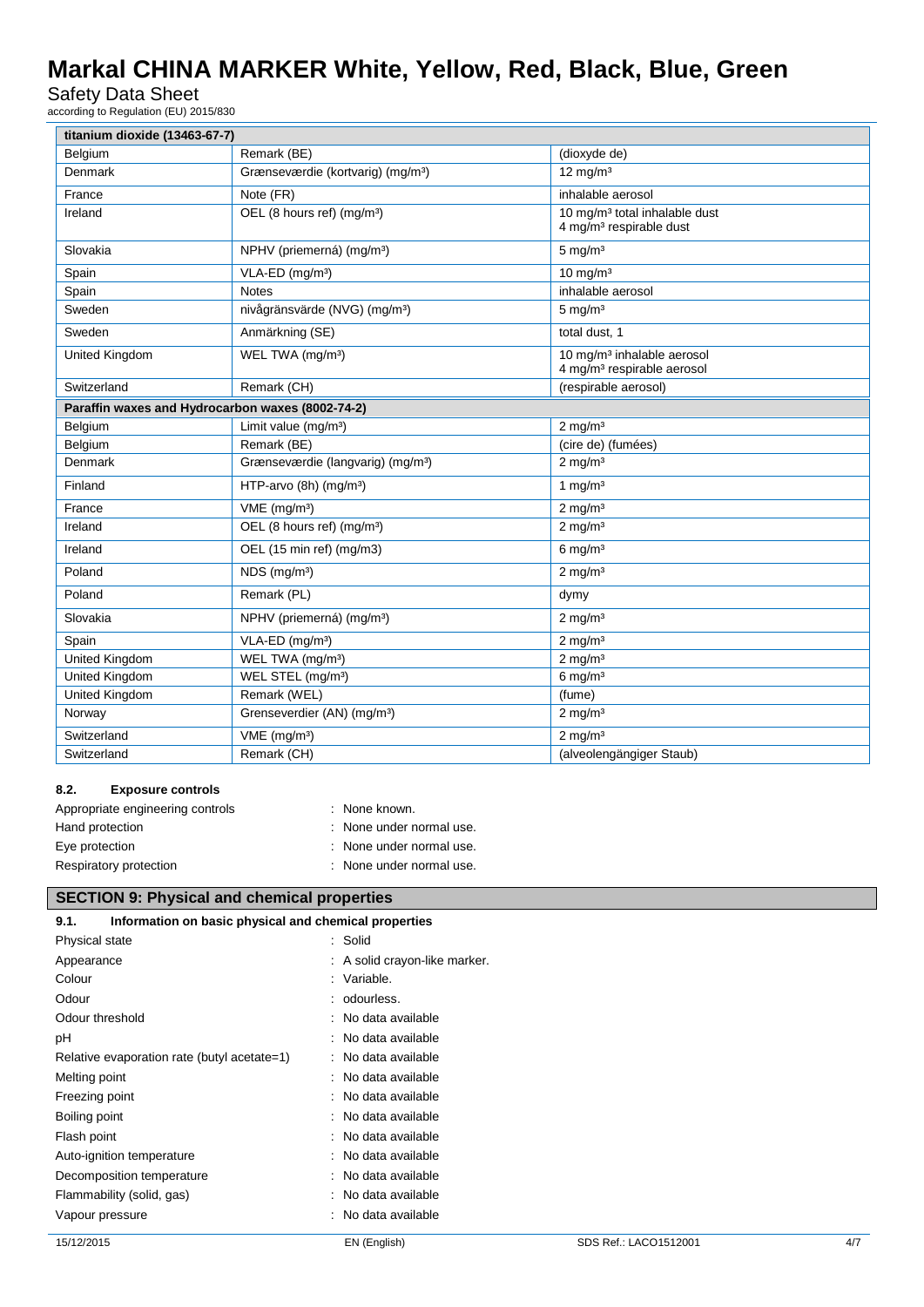Safety Data Sheet

according to Regulation (EU) 2015/830

| Relative vapour density at 20 °C |                          | : No data available   |
|----------------------------------|--------------------------|-----------------------|
| Relative density                 |                          | : No data available   |
| Solubility                       |                          | : insoluble in water. |
| Log Pow                          |                          | : No data available   |
| Viscosity, kinematic             |                          | : No data available   |
| Viscosity, dynamic               |                          | : No data available   |
| <b>Explosive properties</b>      |                          | : No data available   |
| Oxidising properties             |                          | : No data available   |
| Explosive limits                 |                          | : No data available   |
| 9.2.                             | <b>Other information</b> |                       |
| VOC content                      |                          | $: 0\%$               |

# **SECTION 10: Stability and reactivity**

#### **10.1. Reactivity**

No dangerous reactions known.

## **10.2. Chemical stability**

Stable under normal conditions.

### **10.3. Possibility of hazardous reactions**

Hazardous polymerization will not occur.

### **10.4. Conditions to avoid**

None known.

### **10.5. Incompatible materials**

None known.

### **10.6. Hazardous decomposition products**

None known.

| <b>SECTION 11: Toxicological information</b>          |                                    |  |  |  |
|-------------------------------------------------------|------------------------------------|--|--|--|
| 11.1.<br>Information on toxicological effects         |                                    |  |  |  |
| <b>Acute toxicity</b>                                 | : Not classified                   |  |  |  |
| Carbon black (1333-86-4)                              |                                    |  |  |  |
| I D50 oral rat                                        | > 8000 mg/kg                       |  |  |  |
| LC50 inhalation rat (mg/l)                            | $> 4.6$ mg/m <sup>3</sup> 4 h      |  |  |  |
| titanium dioxide (13463-67-7)                         |                                    |  |  |  |
| LD50 oral rat                                         | > 5000 mg/kg                       |  |  |  |
| LC50 inhalation rat (mg/l)                            | $> 6.82$ mg/l/4h                   |  |  |  |
| Paraffin waxes and Hydrocarbon waxes (8002-74-2)      |                                    |  |  |  |
| LD50 oral rat                                         | > 5000 mg/kg No mortality observed |  |  |  |
| LD50 dermal rat                                       | > 2000 mg/kg No mortality observed |  |  |  |
| <b>Skin corrosion/irritation</b>                      | : Not classified                   |  |  |  |
| Serious eye damage/irritation                         | : Not classified                   |  |  |  |
| Respiratory or skin sensitisation                     | : Not classified                   |  |  |  |
| Germ cell mutagenicity                                | : Not classified                   |  |  |  |
| Carcinogenicity                                       | : Not classified.                  |  |  |  |
| titanium dioxide (13463-67-7)                         |                                    |  |  |  |
| NOAEL (chronic, oral, animal/male, 2 years)           | 5 mg/kg bodyweight rat             |  |  |  |
| <b>Reproductive toxicity</b>                          | : Not classified                   |  |  |  |
| Specific target organ toxicity (single<br>exposure)   | : Not classified                   |  |  |  |
| Specific target organ toxicity (repeated<br>exposure) | : Not classified                   |  |  |  |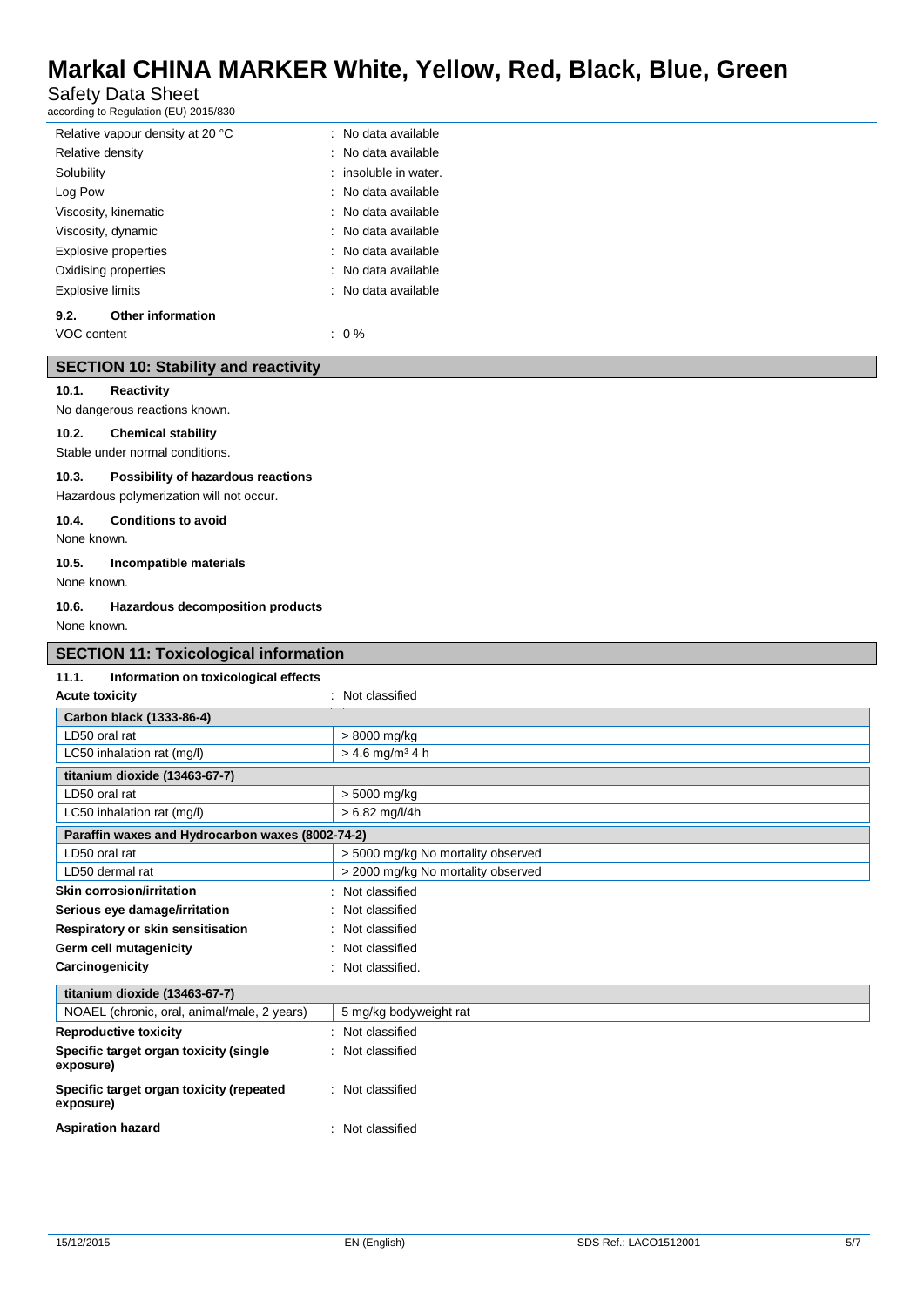Safety Data Sheet

according to Regulation (EU) 2015/830

| <b>SECTION 12: Ecological information</b>                                                                                                               |  |  |  |  |
|---------------------------------------------------------------------------------------------------------------------------------------------------------|--|--|--|--|
| 12.1.<br><b>Toxicity</b>                                                                                                                                |  |  |  |  |
| Paraffin waxes and Hydrocarbon waxes (8002-74-2)                                                                                                        |  |  |  |  |
| LC50 fish 1<br>$> 1000$ mg/l                                                                                                                            |  |  |  |  |
| 12.2.<br>Persistence and degradability                                                                                                                  |  |  |  |  |
| Carbon black (1333-86-4)                                                                                                                                |  |  |  |  |
| Persistence and degradability<br>Not readily biodegradable.                                                                                             |  |  |  |  |
| 12.3.<br><b>Bioaccumulative potential</b>                                                                                                               |  |  |  |  |
| No additional information available                                                                                                                     |  |  |  |  |
| 12.4.<br><b>Mobility in soil</b>                                                                                                                        |  |  |  |  |
| No additional information available                                                                                                                     |  |  |  |  |
| 12.5.<br><b>Results of PBT and vPvB assessment</b>                                                                                                      |  |  |  |  |
| Markal CHINA MARKER White, Yellow, Red, Black, Blue, Green                                                                                              |  |  |  |  |
| PBT: not yet assessed                                                                                                                                   |  |  |  |  |
| vPvB: not yet assessed                                                                                                                                  |  |  |  |  |
| Other adverse effects<br>12.6.                                                                                                                          |  |  |  |  |
| No additional information available                                                                                                                     |  |  |  |  |
| <b>SECTION 13: Disposal considerations</b>                                                                                                              |  |  |  |  |
| 13.1.<br>Waste treatment methods                                                                                                                        |  |  |  |  |
| Waste disposal recommendations<br>Dispose in a safe manner in accordance with local/national regulations.                                               |  |  |  |  |
| European List of Waste (LoW) code<br>For disposal within the EC, the appropriate code according to the European Waste Catalogue<br>(EWC) should be used |  |  |  |  |
| <b>SECTION 14: Transport information</b>                                                                                                                |  |  |  |  |
| In accordance with ADR / RID / IMDG / IATA / ADN                                                                                                        |  |  |  |  |
| 14.1.<br><b>UN number</b>                                                                                                                               |  |  |  |  |
| Not considered a dangerous good for transport regulations                                                                                               |  |  |  |  |
| 14.2.<br>UN proper shipping name                                                                                                                        |  |  |  |  |
| Proper Shipping Name (ADR)                                                                                                                              |  |  |  |  |
| 14.3.<br>Transport hazard class(es)                                                                                                                     |  |  |  |  |
| Not applicable                                                                                                                                          |  |  |  |  |
| 14.4.<br><b>Packing group</b>                                                                                                                           |  |  |  |  |
| Not applicable                                                                                                                                          |  |  |  |  |
| 14.5.<br><b>Environmental hazards</b>                                                                                                                   |  |  |  |  |
| Other information<br>: No supplementary information available.                                                                                          |  |  |  |  |
| 14.6.<br>Special precautions for user                                                                                                                   |  |  |  |  |
| 14.6.1.<br><b>Overland transport</b>                                                                                                                    |  |  |  |  |
| No additional information available                                                                                                                     |  |  |  |  |
| Transport by sea<br>14.6.2.                                                                                                                             |  |  |  |  |
| No additional information available                                                                                                                     |  |  |  |  |
| 14.6.3.<br>Inland waterway transport                                                                                                                    |  |  |  |  |
| Carriage prohibited (ADN)<br>: No                                                                                                                       |  |  |  |  |
| 14.7.<br>Transport in bulk according to Annex II of MARPOL 73/78 and the IBC Code                                                                       |  |  |  |  |
| Not applicable                                                                                                                                          |  |  |  |  |
| <b>SECTION 15: Regulatory information</b>                                                                                                               |  |  |  |  |

## **15.1. Safety, health and environmental regulations/legislation specific for the substance or mixture**

### **15.1.1. EU-Regulations**

Contains no REACH substances with Annex XVII restrictions Contains no substance on the REACH candidate list Contains no REACH Annex XIV substances VOC content  $\sim$  0 %